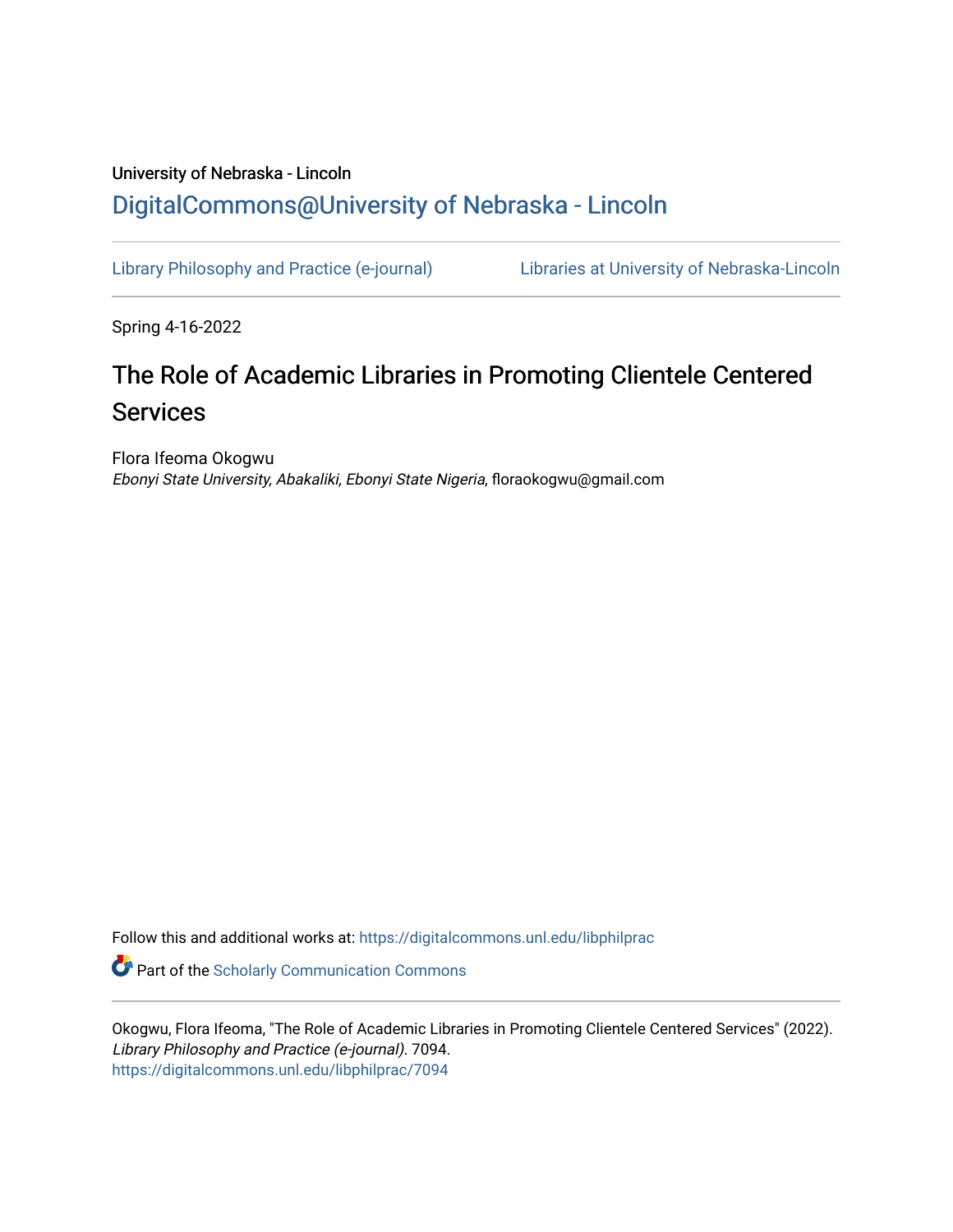## **The Role of Academic Libraries in Promoting Clientele Centered Services**

Okogwu, F.I Ebonyi State University Library, Abakaliki PMB 053, Abakaliki, Ebonyi State, Nigeria Email[:floraokogwu@gmail.com;](mailto:floraokogwu@gmail.com) [flora.okogwu@ebsu.edu.ng](mailto:flora.okogwu@ebsu.edu.ng)

### **Abstract**

Academic libraries play a key role in the promotion of user centered services through the provision of information resources and services for the information needs of the library clienteles. With the emergence of Information and Communication Technology (ICT), the traditional library services have no place in satisfying the curiosity of the library users. Library users are gradually keeping away from the use of the library and less value are attached to the library. This paper looked at the traditional and hybrid services that are easy to access and more convenient for the library users as a way of promoting clientele centered services in academic libraries. The study recommended that academic libraries should introduce and employ strategic services in order to attract the library users to the library services.

Keywords: Academic libraries, Library, Promotion, Services, Clientele, Clientele Centered, Information and Communication Technology.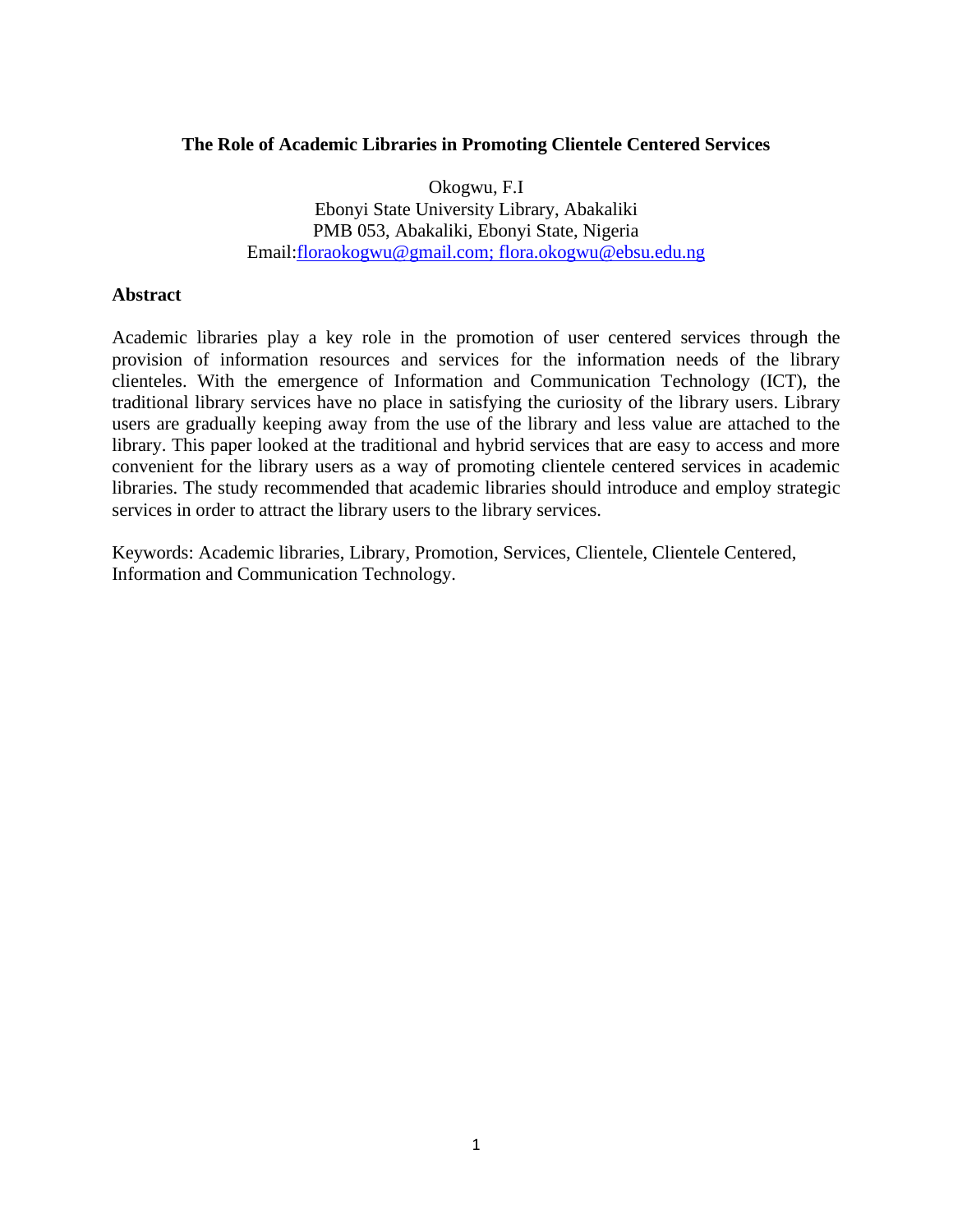#### **Introduction**

According to Reitz (2004), a library is a collection or set of collections of books and/or other resources that are arranged and maintained for use (reading, consultation, study, research, etc). Libraries are recognized as information gateways and the hubs around which all academic activities in an academic institution revolve. The vision and mission of libraries have evolved to fulfill these new requirements as a result of the rise of Information and Communication Technology, which has positively impacted the function of institutions.

An appropriate and state-of-the-art library exists in academic institutions to support teaching, learning, and research activities. The library is a social service organization that was established primarily to address the different information demands of its clients via the provision of diverse information goods and services. Libraries in academic institutions have long been considered as essential reservoirs of important knowledge, as well as the "heart" of the academic system. To support this, Okogwu (2017) remarked that establishing an academic system without a library is a pointless attempt, given that the goal and vision of education in general will be a distant cry and illusive.

Academic libraries are libraries that serve in academic institutions. Libraries are made up of three components: users, resources, and staff. Academic libraries perform complementary functions such as assisting academic institutions, faculty, and students with their research. Teaching and learning assistance at academic institutions require resources for improved learning and research, and what good are library resources if there are no users or clients to make use of them?

In this work, the terms "clientele" and "users" are used interchangeably. Clientele in academic libraries are diverse, with various information demands. Undergraduate and postgraduate students, visiting researchers, academic staff, and other academic institution personnel are among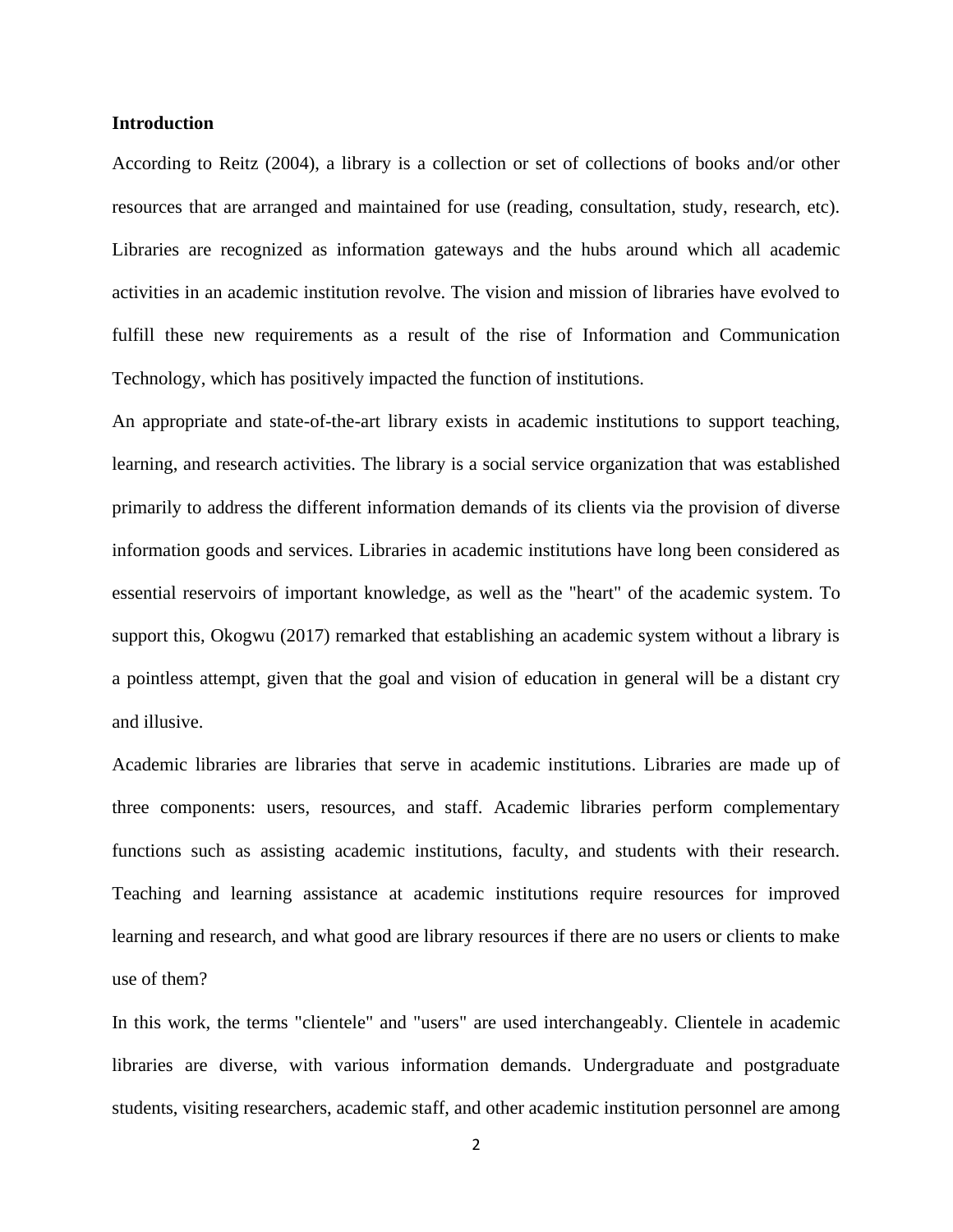the library's clients. The library customer, according to Nwalo (2003), is unquestionably the most essential individual in any library setting. Similarly, Aina (2004) stated that the library user is the main point of 21st century library and information services since libraries exist primarily to fulfill the user. The user is the most important part of all sorts of libraries; without users, the existence of libraries cannot be contemplated. Rao's (2015). The users are the reason libraries exist and open their doors to the public.

Academic libraries provide intangible services that are easily accessible to information users in order to meet their information demands. Academic libraries provide services such as indexing and abstracting, current awareness, reference, selective distribution of information, referral services, reprographic services, and so on. These library services are abstract in nature and can only be sensed rather than seen. Libraries as service organizations exist to accomplish the goals of the institutions that founded them. These goals can only be met by effectively delivering information to the appropriate person at the right time. To support this claim, Achonna and Osisanwo (2014) said that efficient service delivery is achieved when the appropriate information is supplied to the right people at the right time. The terms "clientele centric" and "user focused" and "user centered" are interchangeable. The word "user-centered" refers to the notion of paying more attention to the demands of system users (Rao 2015). It refers to a concentrated way of thinking about information services and systems. Academic libraries' services in addressing users' information demands are referred to as user-centered services.

Simply put, promotion is informing users of the benefits of using the library's resources and services. Academic libraries have always provided user-centered services from the outset, as their primary aim is to address the information demands of users in their various fields of activity. With the advent of Information and Communication Technology (ICT), library patrons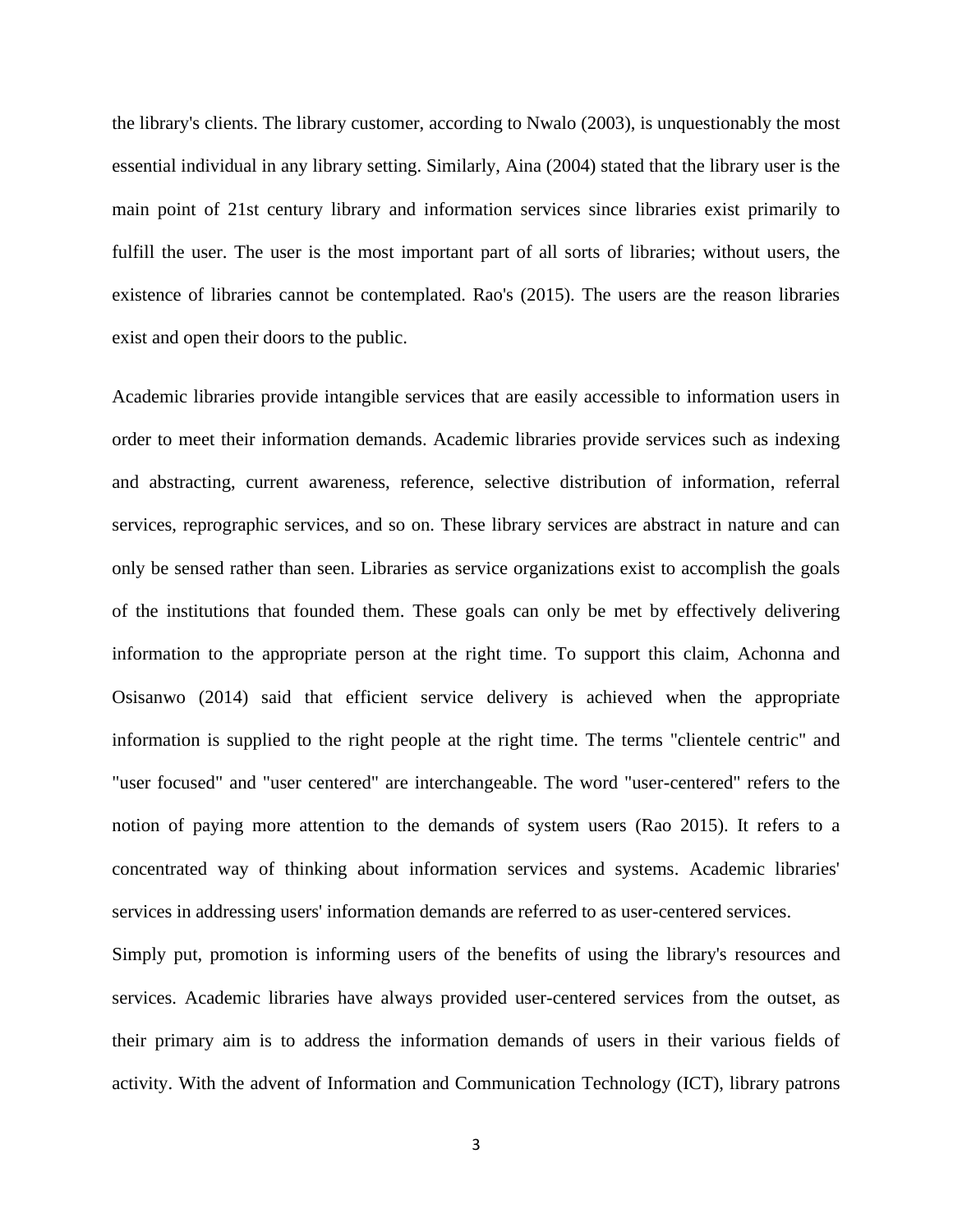now have the capacity to obtain more online items for free or at a cheap cost, and they are more confident in using online resources. The library is no longer regarded as the exclusive or even major source of knowledge for academics (Consortium of British Libraries in the British Isles (CURL) 2006). Library patrons are steadily reducing their use of the library. Students and teachers sense less value in the library structure; libraries are no longer the hub of the information universe, which necessitates stronger promotion of clientele-centered services, according to Okogwu (2011).

Much focus has been placed on research in academic institutions, and it is incumbent on academic libraries to re-examine their role in supporting users in promoting not just traditional library services but also clientele-centered services that might aid in their research activities. Academic libraries must prioritize two fundamental tasks that are essential to providing usercentered services. They are as follows:

1. Identifying user requirements and information-seeking behavior; and

2. User orientation and providing Information Literacy (IL) to help users make the most use of the library's resources, services, and products, Rao's (2015). This growth necessitates more aggressive library measures to ensure that libraries offer clientele-centered services in order to maintain and attract more readers to the library.

#### **Conceptual Clarification**

#### **Clientele / User centered**

In librarianship, the terms "clientele" and "users" are used interchangeably. User-centered is equivalent with user-centric or user-focused. The libraries designed their operations to satisfy the information demands of their patrons. According to Rao (2015), user-centric libraries are those that are planned/designed with the goal of serving the users' information needs/requirements as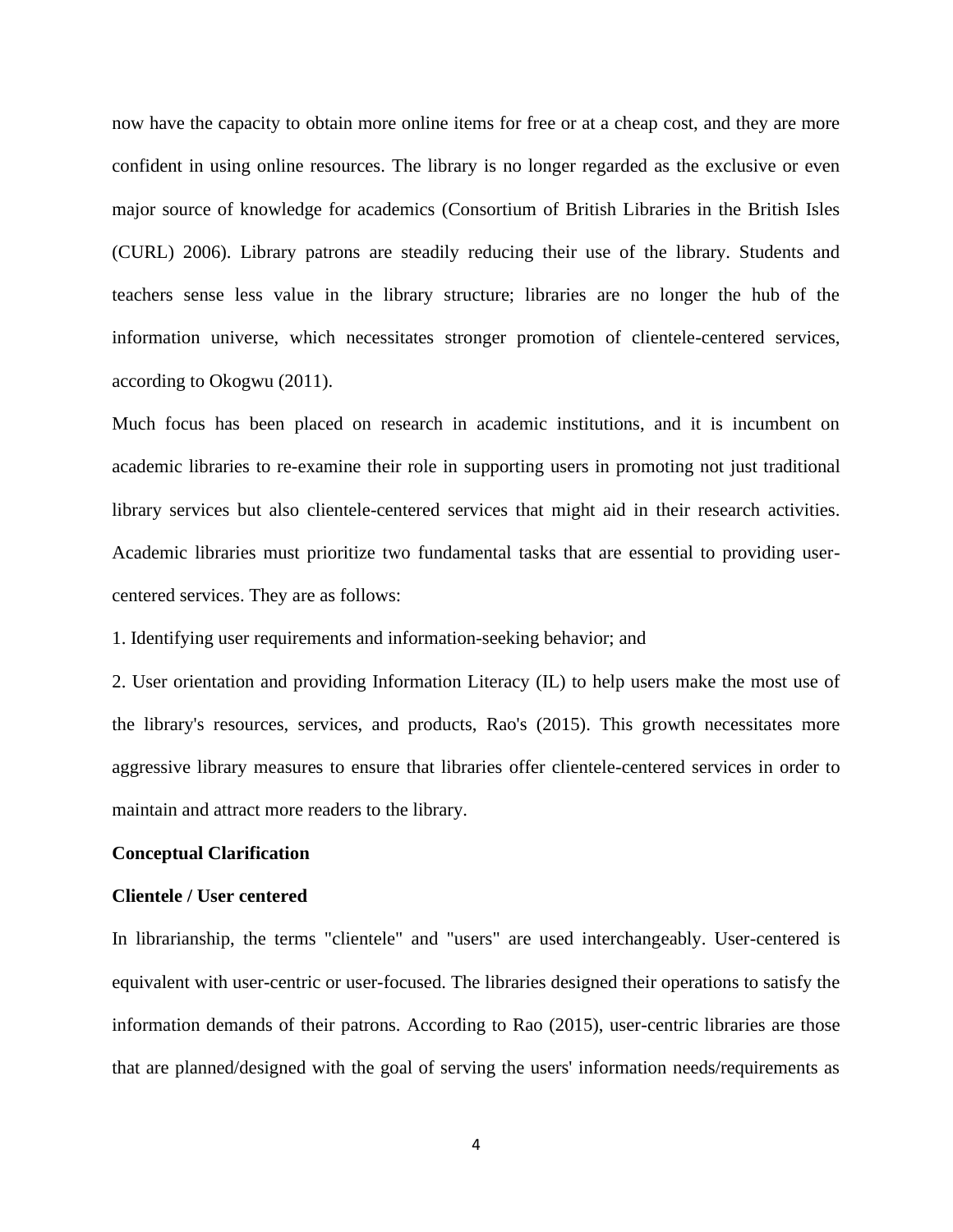best as possible. Academic libraries, being an essential component of the parent institution that formed them, have the primary goal of satisfying the information requirements of library users and members of the community.

According to Morris (1994), the notion of user-centered library services is often addressed in library literature as an antidote to a systems-centered approach. The author underlined the need of a theoretical and conceptual foundation for guiding the creation of a user-centered service. Morris (1994) also remarked that Dervin and others have contributed some insights into the nature of information and information seeking that might serve as a conceptual foundation for understanding how our thinking must alter in order to produce user-centered services. Morris' research implies that a new understanding of information may be used to reconsider and potentially restructure the library's mission, traditional service delivery, system design, and service assessment. Some psychological principles are given as a tool for improving our knowledge of how to build user-centered services.

#### **Concept of Promotion**

Promotion is fundamentally the process of informing or persuading customers about what you do and what you can do. According to Nicholas (1998), the benefits of promoting library services include: increased patronage and effective exploitation of library resources, greater organizational value, client education, and changed views. To broaden its service area, the library has branches, electronic access, library friends, and so on. Promotion entails using persuasive information regarding general information services and delivering this information to potential clients in target market segments. Publicity, public relations, personal representatives, advertising, and sales promotion are the five types of promotion. Building client connections,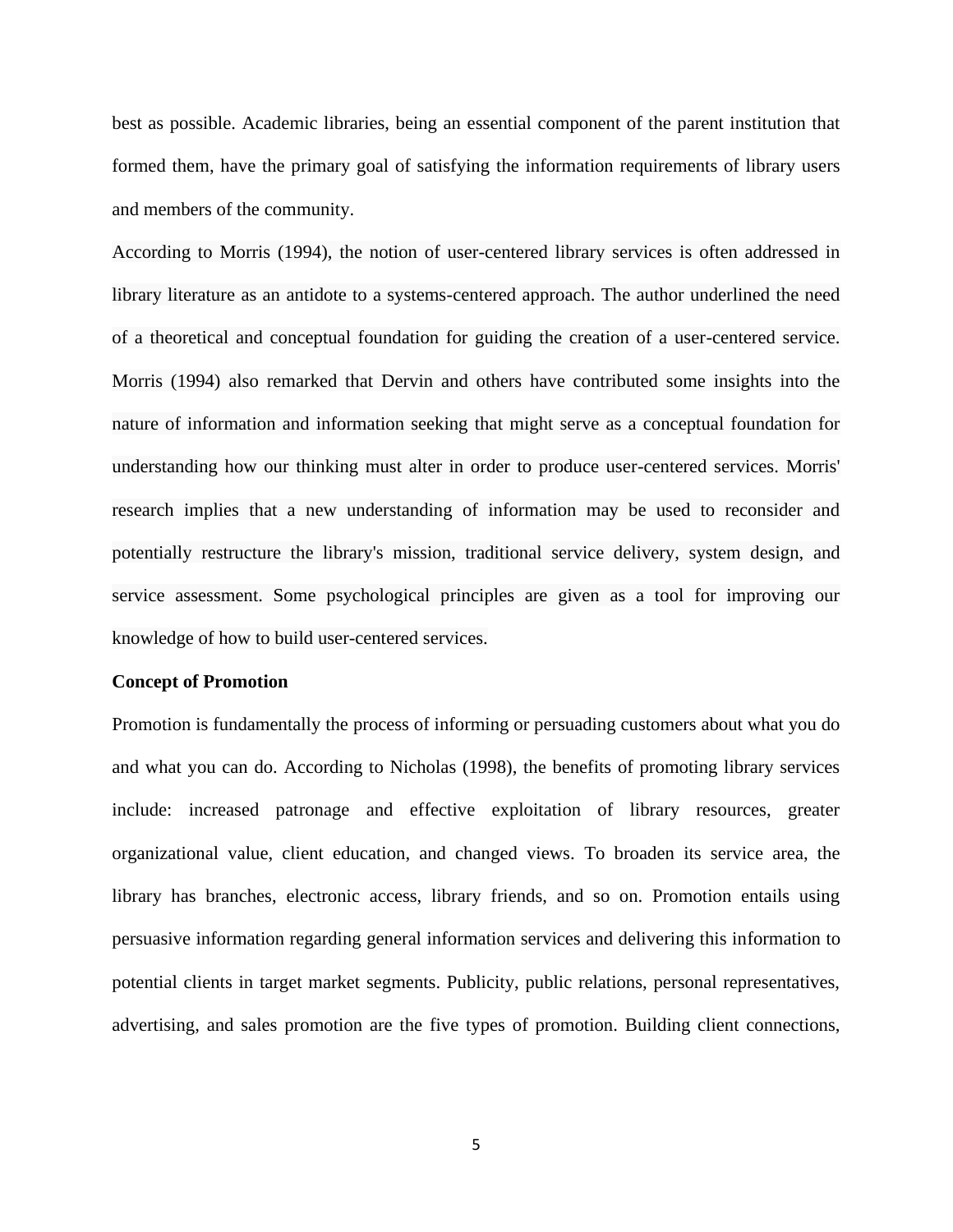branding and repackaging of information resources, marketing library services, marketing strategy, and planning are all key principles in librarianship.

#### **The role of academic library (Traditional Library Services and Products)**

In the library, the terms services and products are used interchangeably. They are a series of actions that libraries carry out in order to meet the information needs of its patrons. In order to promote client-centered services, academic libraries must provide library and information services that allow libraries to meet customers' information demands. Tella (etal) (2009) quoted Kothari as saying that libraries, particularly academic libraries, should provide the facilities and services required for the success of all formal programs of instruction, open the door to the world that lies beyond the boundaries of one field of study, and bring information materials, students, and scholars together in conditions that encourage reading for pleasure, self-discovery, personal growth, and the sharpening of intellectual curiosity. Aina (2004) and Popoola (2008) highlighted the following services as being unique to academic libraries:

• Lending services: This is a critical service offered by university libraries. This is a service that allows users to borrow library materials for a limited time. Books, journals, CD-ROMs, audiovisual materials, slides, videotapes, and projectors are examples of such materials. Lending services are critical for promoting equal and fair access to information materials.

• Inter-library loan and document delivery service: This is a service in which a library borrows a material from another library on behalf of its client that is not available in its own library. The lending library provides replacement materials for the original resources.

• Reservation service: This is a system in which a library reserves materials that are heavily used, few, and rare. This is necessary in order for users to consult such information resources.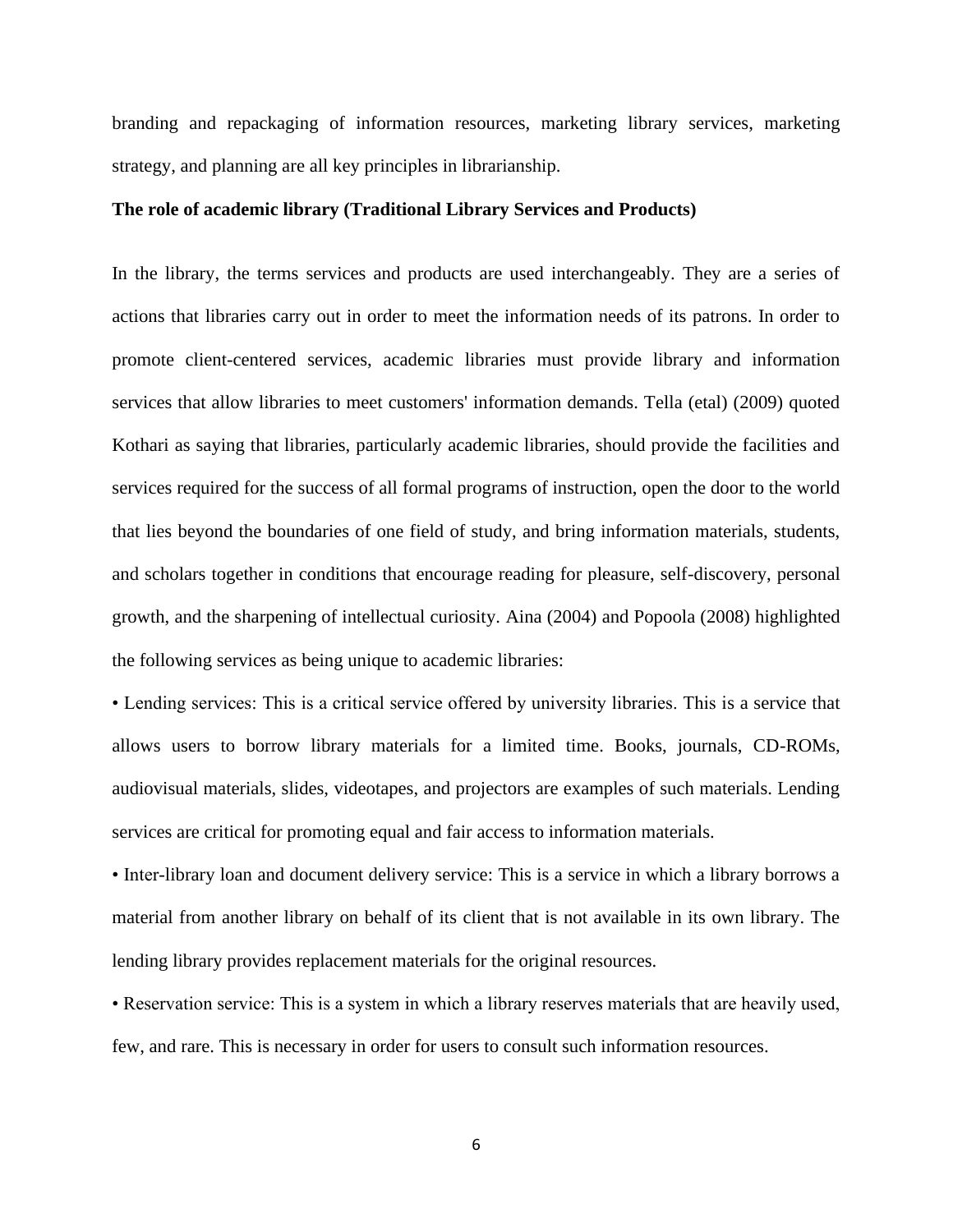• Provision of sitting and study facilities: Libraries are typically supposed to provide adequate seating and study facilities to their users so that they can consult and read information resources that are relevant to them. Additionally, study carrels should be supplied for researchers.

• Reference service: Providing reference service is a critical feature of any library. Users have a variety of information demands that they would like a librarian to assist them with. Users can request reference inquiries through the reference service.

• Exhibitions and displays: This service is used to promote the library's many products and services. This is accomplished by presenting such materials on display stands, display boards, and so on. Library materials on a topic of public interest, for example, could be shown.

• Library publications: Libraries are expected to publish publications that will help users navigate the library's products, services, and facilities. These publications should contain up-to-date and correct information about the library.

• User education: Users are supposed to receive user education from the library. This is done so that they can provide users with sufficient understanding about how to use the library. When consumers are educated on how to utilize the library, they will be able to use it successfully and efficiently. Through user education, the user will be able to obtain any information he or she desires while also learning the ability to use the library's resources independently. This could be accomplished through one-on-one sessions, library orientation tours, and classroom education.

• Selective information dissemination: This is a personalized service that provides users with information to support their research, teaching, and learning activities.

• Referral service: In this case, a reader may be routed to another library or other source of information. Professional groups, research institutes, and individual specialists are examples of venues where users could be referred.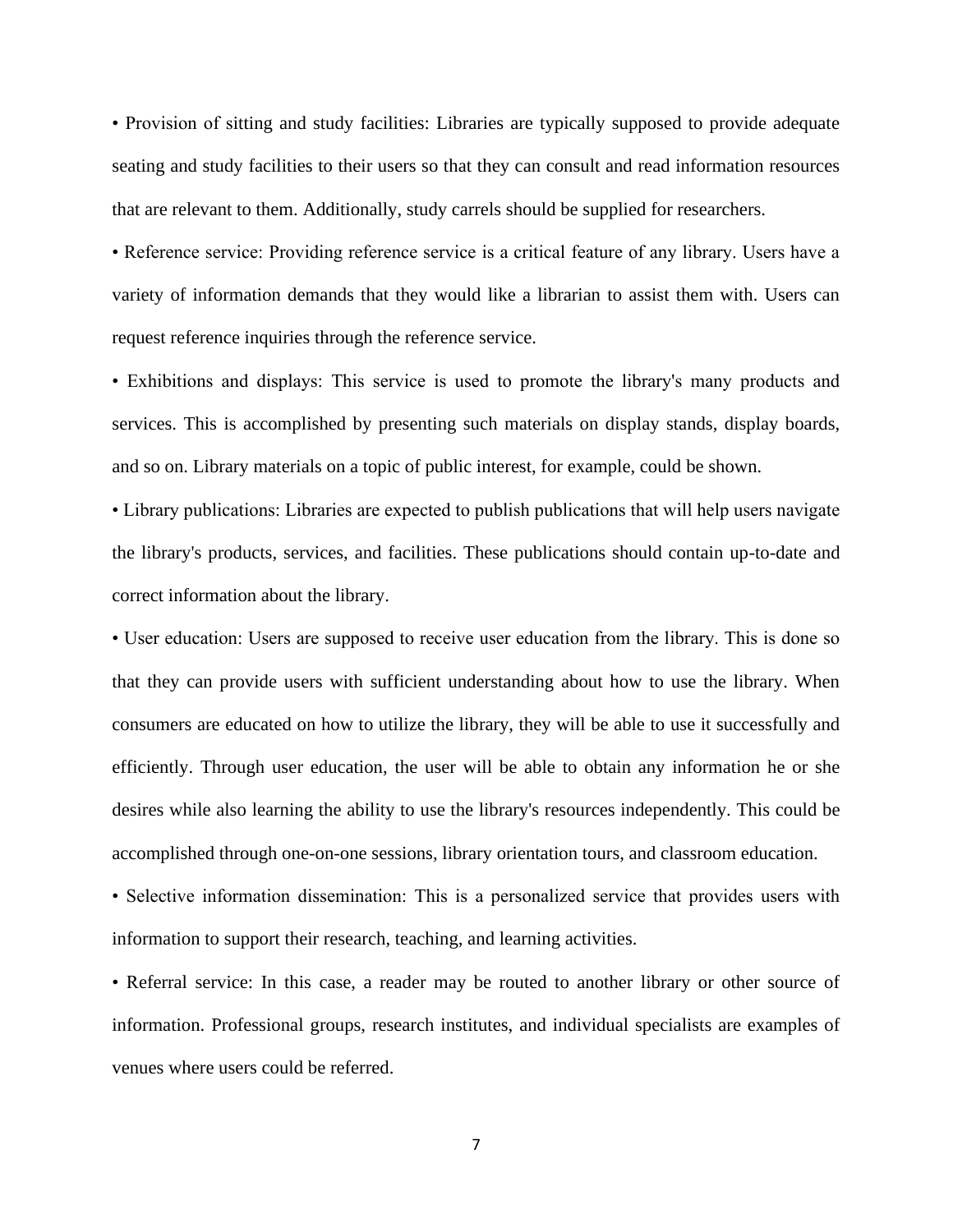• Translation service: There are some publications written in foreign languages other than English. Library users might desire such publications. It is important for libraries to provide access to such publications to users who need them. This service is very important in libraries that users are science inclined.

• Abstracting and indexing services: It is the function of the library to publish serial publications that evaluate the contents of a wide variety of periodicals and other titles relevant to common disciplines on a continual basis. These publications could be printed or electronic.

• Consultancy services. This is another another vital service that librarians provide to users in order to provide high-level professional guidance. Such services could be found in the fields of information technology and e-learning. The role of consultancy is to consult and advise users on a variety of issues relating to their information needs. It is also to ensure the robust delivery of existing services, to enable innovation in service delivery, to develop a clear understanding of user needs, to focus on providing quality services to users, and to facilitate the flow of information to internal and external users.

Another vital service that libraries provide to their patrons is current awareness. A current awareness service is a mechanism by which academic libraries provide relevant information about freshly released items that can be made available to their users. Through current awareness services, academic libraries encourage their users to establish good habits of keeping track on newly published literature. Agu (2006), p.121. Damas (2011), on the other hand, emphasized that for several generations, university libraries were primarily concerned with the role of their buildings as entrances to information, both print and subsequently digital. He stated that libraries are reinventing their services as a learning, cultural, and intellectual community institution.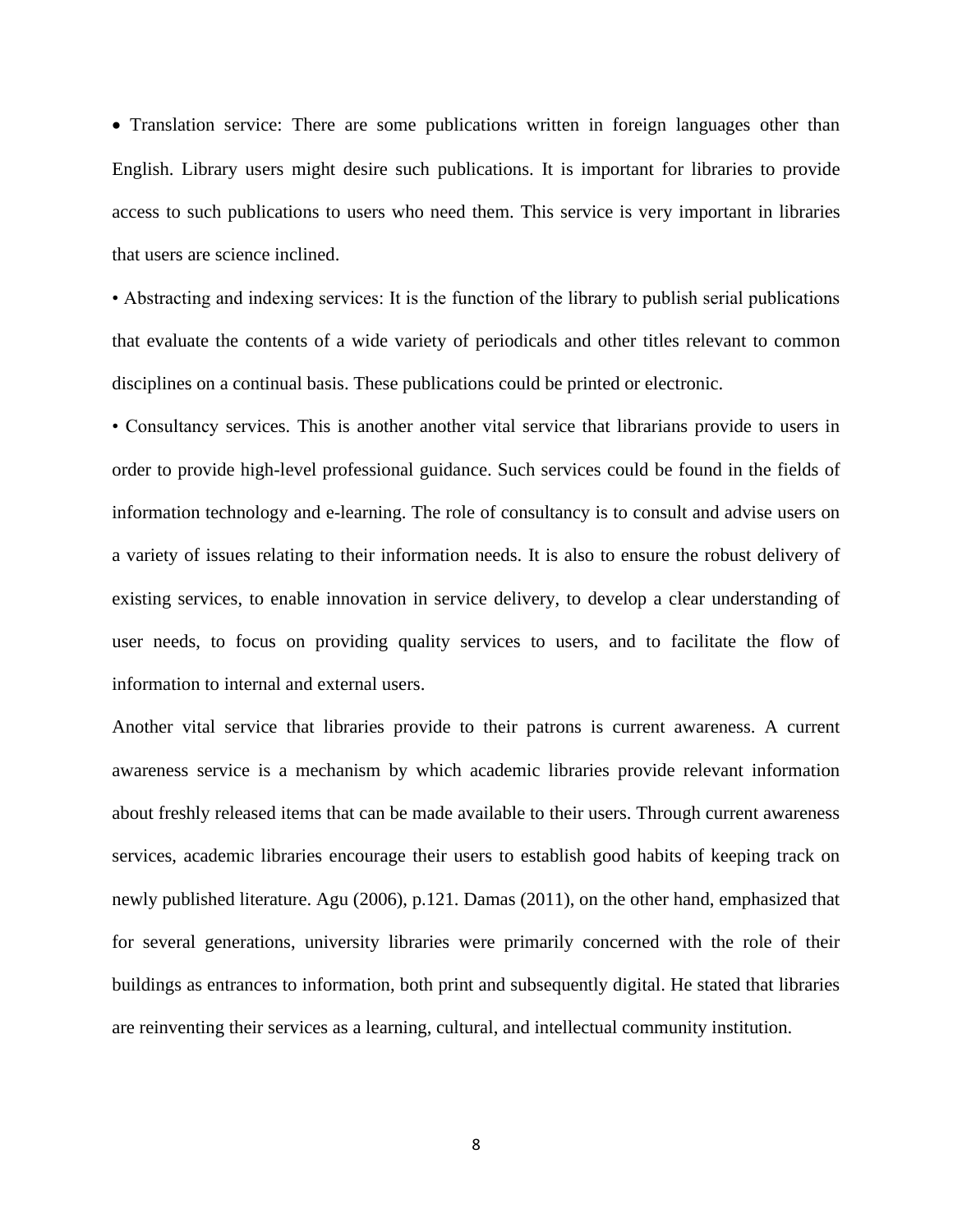#### **Clientele Centered services**

Clientele-centered services are iterative services in which the providers focus on the users and their convenience in providing such services. Academic libraries launched new products and services in order to educate and maintain positive connections with their diverse customers. Among these services are the introduction of a current awareness service; exhibition and display, selective dissemination of information; bulletin boards; complaints/suggestion boxes, a clientele education course, an electronic billboard, audio-visual services, and online dissemination of information through internet technology by creating links for current information on the library portal. Displays that are eye-catching, interactive websites, aggressive advocacy, advertising, direct marketing, book sales, friends' groups, contests, good media relations, public presentations, and other innovative technologies. Knowledgeable and motivated staff members are also excellent promotion tools for persuading library consumers.

Academic libraries must provide services that are comfortable, accessible, and effectively and efficiently address the information demands of customers in order to effectively promote patron focused services. This could be accomplished by offering the following user-centered services.

• e-library services include online and offline access to digital information resources, database searching, electronic reference, public relations, library promotion and marketing, and online circulation activities such as electronic reserves.• The Information Literacy Programme (Bruce 2003) defines information literacy as the ability to access, assess, organize, and apply information in order to learn, problem solve, and make decisions in formal and informal learning environments, at work, at home, and in educational settings.

• customer services and queries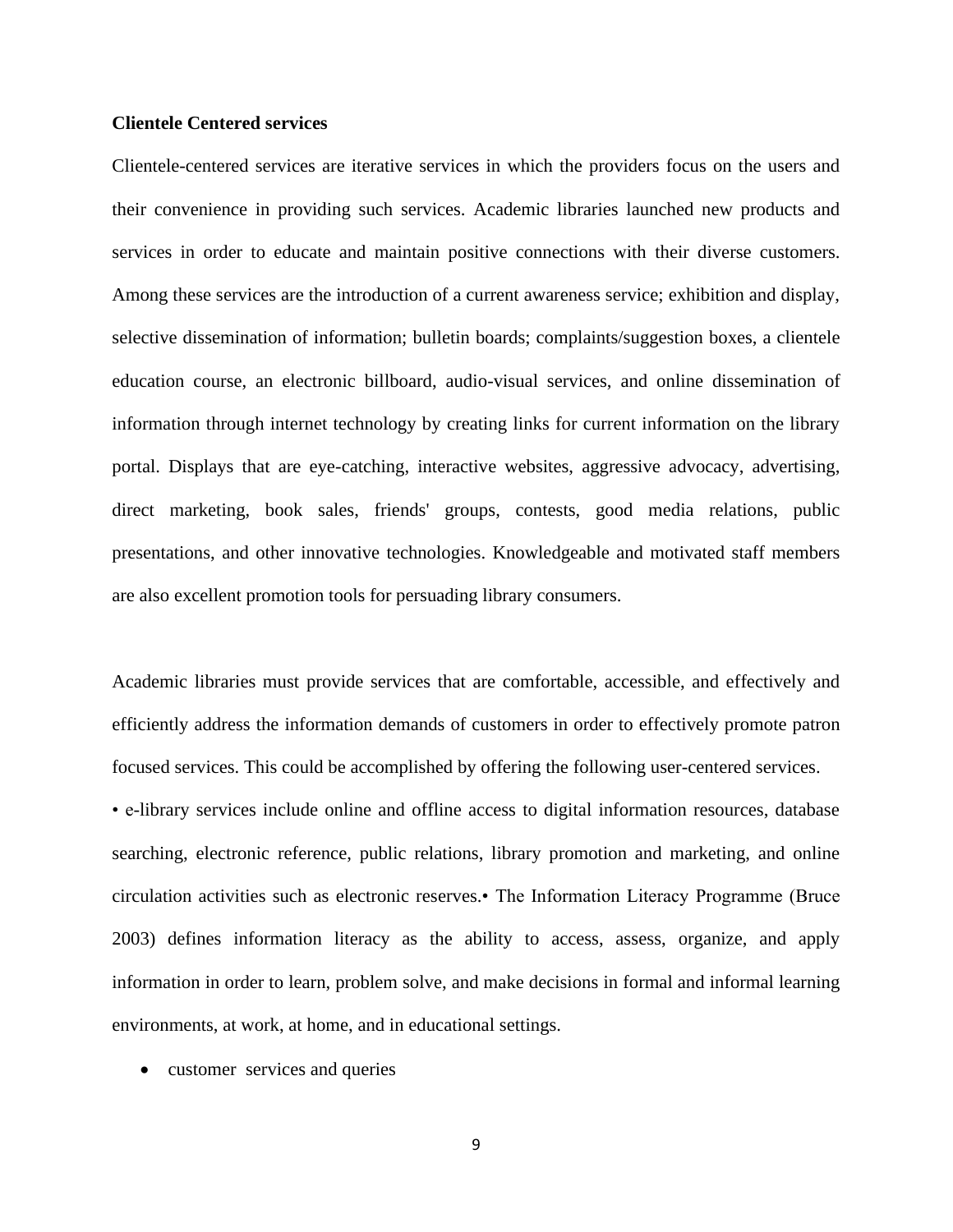- and online access to library catalogue,
- databases and the internet.

#### **Strategies employ by Academic libraries to Promote Clientele Centered Services**

In addition to typical library services, libraries use techniques to promote clientelecentered services, such as academic departments providing a series of orientation sessions for new students. The instructions include using a computer to search the Online Public Access Catalogue for literature (OPAC). It will allow them to alleviate the worries they were already harboring by allowing them to use the library computers to identify, access, and sift both Print Information Resources (PIRs) and Electronic Information Resources (EIRs), noted Ahiazu (2012). This can be repeated until they are comfortable with the method in order to create independent literature search and study abilities that will assist them in developing a greater intellectual capacity that will aid them throughout their education.

Furthermore, Ahiazu (2012) emphasized the importance of the library organizing regular Information Literacy (IL) education and basic computer hands-on skills for library customers as frequently as possible. The training can take place in a classroom or online, but it must be interactive and include the use of sound, graphic illustrations, and written lecture notes. Because ICT-driven change is all about us (Harocombe and Lusher, 1998), Boff and Singer (2003) give further recommendations for librarians.

*…must be willing and able to assess and alter the reference area, the collections, policies, methods, attitudes, or anything else in order to offer the most effective and*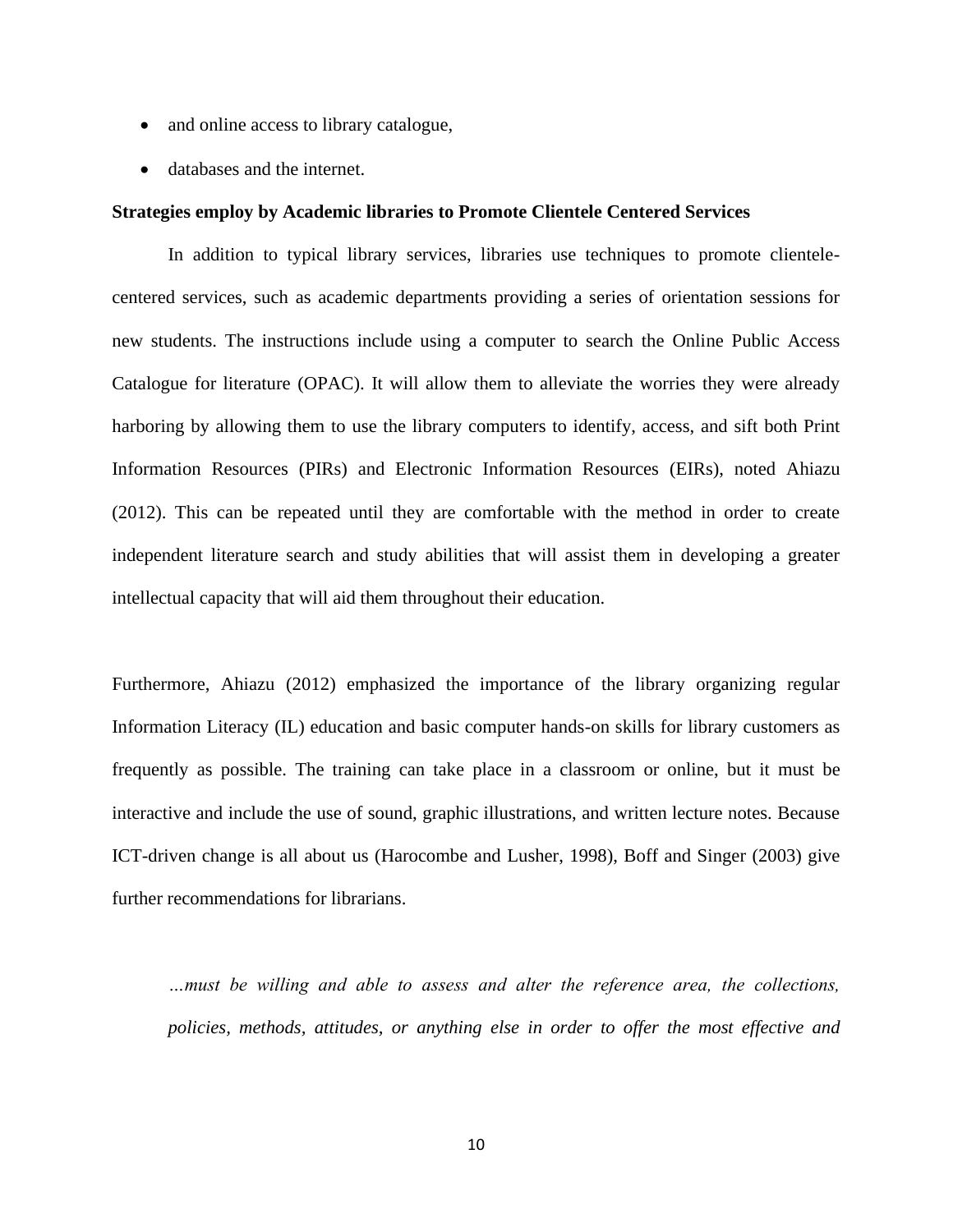*appropriate services possible. Although this type of librarian is user–centered rather than library centered, an agile librarian would not be a radical departure from the past.*

Academic libraries should also offer targeted and current awareness services aimed at bringing customers closer to the library through the use of information and communication technologies. Libraries should implement e-CAS, e-SDI, and other technologies aimed at offering library services to clients from the convenience of their homes and offices, rather than requiring them to physically visit the library. Abubakar stated that with the advent of Information and Communication Technology (ICT), the role and position of libraries has shifted from a traditional information environment to an e-environment (2011). Similarly, Adeogun (2004) stated that libraries must reconsider their services and create more flexible and user-centered services that will enable quick, convenient, rapid, and expanded access to valuable information resources that are boundless, virtual, multi- media as well as timeless to meet the information needs of users.

#### **Conclusion**

Academic libraries should provide hybrid services to their users. Hybrid services should be introduced as alternative variations of the traditional library services. The hybrid services provide the following e-library services: online/offline access to digital information resources, database searching, electronic reference, public relations service, library promotion and marketing, online circulation activities such as electronic reserve, e-publishing, information literacy programme, user services and queries and online access to library catalogue, databases and the internet. The  $21<sup>st</sup>$  century library, staying relevant to the users is everyone's job.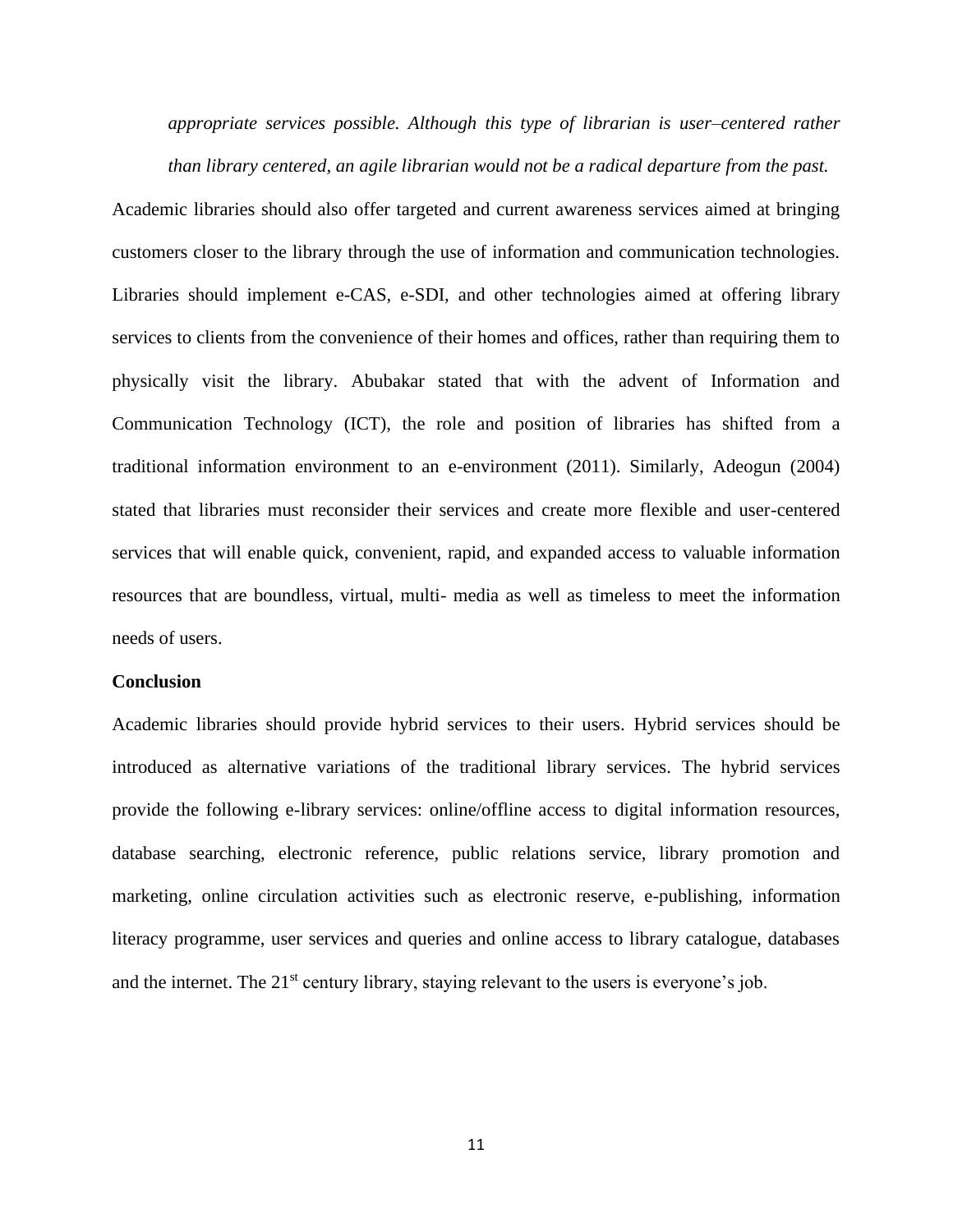### **References**

- Abubakar, B.M (2011). Academic libraries in Nigeria in the 21<sup>st</sup> Century. Retrieved from [http://unilibs](http://unilibs/) uni.edu./lpp/abubaker html.
- Adeogun, M. (2004). Emerging university library services in an ever changing and knowledgeable intensive learning environment. Retrieved from [www.acu.ac.uk/presentation/](http://www.acu.ac.uk/presentation/) Margaret adeogun.pdf.
- Agu, C.C (2006). Users and services of academic libraries. Enugu: Praise House Publishers.
- Ahiazu, B (2012). *The evolving role of the university librarians in Nigeria: what we need to do In Trends in library and information science in Nigeria: A festschrift in honour of Professor Sam E. Ifidon* edited by James O Daniel, Elizabeth I Ifidon and 'Tunji Okegbola: Nigeria Elis Associates, pp.207
- Aina, L.O (2004). *Library and Information Science text for Africa*. Ibadan: Third World Information Services Ltd.
- Alabi, A. O., Nduka, S. C. & Olatise, O. M. (2011). Developing strategies towards Information Service Delivery (ISD) in academic libraries in South-West Nigeria. In *Information for All: Strategies for National Development.* Paper presented at the 49<sup>th</sup> National Conference and AGM of the Nigerian Library Association, Ibadan: University Press, pp. 219-234.
- Boff, C and Singer, C. (2003). *Academic reference librarians for the 21st century. In expectations of librarians in the 21st century.* Edited by Karl Bridges, London: Greenwood Press, pp.89-91.
- Bruce, C.S. (1997). Information Literacy: A framework for higher education. *The Australian Library Journal*, 44(3); 163
- CURL. (2006) Consortium of Research Libraries in the British Isles. http://www.curl.ac.uk/
- Divaris, K. (2008). [The academic environment: the students' perspective. -](https://www.ncbi.nlm.nih.gov/pubmed/18289275) NCBI **<https://www.ncbi.nlm.nih.gov/pubmed/18289275>** Eur J Dent Educ.12 (suppl)1, 120-30
- Haricombe, Lorraine J and Luster, T.J. eds (2001). *Creating the agile library: A managing guide for librarians* (Westport, CT: Greenwood Press, p.12
- Morris, R.C.T. (1994). Towards a user centered information service. *Journal of the American Society for Information Science,* 45(1); 20-30